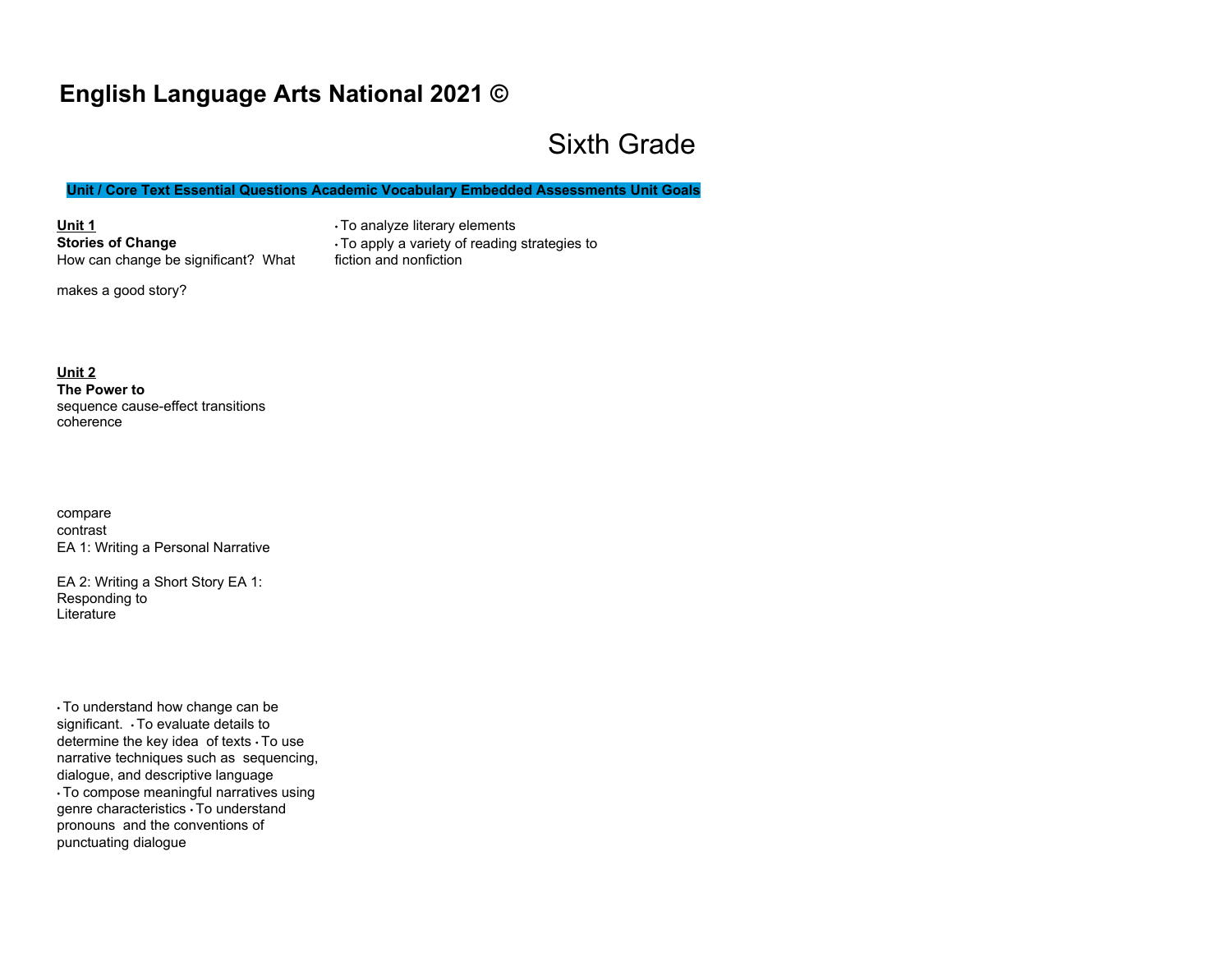| Change<br><b>Grandin (Film)</b>                                                                                                  | Unit 3<br>Changing<br><b>Walk Two Moons (Novel) Temple</b> How can talking and working with<br>others help one analyze a novel?<br>How do external forces affect a<br>person's emotions and influence | internal forces toward change?<br>inference<br>prediction<br>communicate synthesize              |                                                       | controversy argument<br>EA 2: Writing an Informational<br>Essay<br>EA 1: Researching and<br>texts<br>$\cdot$ To collaborate and communicate                                        | effectively · To write informative<br>essays<br>To practice using verb tenses and<br>creating sentence variety<br>$\cdot$ To analyze informational texts $\cdot$ To<br>practice nonfiction reading<br>strategies |
|----------------------------------------------------------------------------------------------------------------------------------|-------------------------------------------------------------------------------------------------------------------------------------------------------------------------------------------------------|--------------------------------------------------------------------------------------------------|-------------------------------------------------------|------------------------------------------------------------------------------------------------------------------------------------------------------------------------------------|------------------------------------------------------------------------------------------------------------------------------------------------------------------------------------------------------------------|
| <b>Perspectives</b> Why do we have<br>controversy in society?<br>How do we communicate in<br>order to convince others?<br>Unit 4 | claim<br>reasons<br>evidence research citation<br>plagiarism credible relevant<br>sufficient Debating a Controversy<br>EA 2: Writing an                                                               |                                                                                                  | Argumentative Letter<br>write an argumentative letter | $\cdot$ To support a claim with reasons and<br>evidence · To engage effectively in a<br>variety of collaborative discussions $\cdot$ To<br>To understand and use simple, compound, | and complex sentence structures<br>. To analyze and understand the<br>relationships among setting,                                                                                                               |
| A Change of Scene<br><b>The Miracle Worker (Drama)</b><br>How can research inform an<br>understanding of a literary              | text?<br>$Red = Core Text$                                                                                                                                                                            | different from viewing and<br>performing a text?<br>sources<br>bibliography evaluate<br>annotate |                                                       | How is reading a text similar to and EA 1: Researching and<br>Presenting a Poet<br>EA 2: Performing a Scene<br>characterization, conflict, and<br>plot To research the work and    | life of a poet<br>To rehearse and present an<br>engaging performance of a play $\cdot$<br>To revise for effective sentence<br>variety                                                                            |

#### **KEY TEXTS**

#### **STRATEGIES FOCUS**

Texts representative of themes and rigorous reading experiences in the level (Note: this is just a sample of the texts included in the level) **Personal Narrative**: "The Jacket," by Gary Soto **Short Story** : "The Circuit" by Francisco Jimenez **Short Story**: "Thank You, Ma'am," by Langston Hughes **Short Story:** "Eleven" by Sandra Cisneros **Myth:** "Orpheus and Eurydice," by Bob Blaisdell **Film Biography:** *Temple Grandin*  **Novel:** *Walk Two Moons,* by Sharon Creech **Memoir:** "Saying Farewell to a Faithful Pal," by John Grogan • Close Reading • QHT • Marking the Text • Adding • Deleting

Explicit teaching of effective strategies that provide scaffolding for all students while moving toward independent learning

"Oranges," by Gary Soto

- Double Entry Journal Questioning the Text •
- Literature Circles Replacing
- Diffusing
- Paraphrasing Looping
- Re-reading
- Metacognitive Markers
- Drama Games Oral Interpretation Choral Reading